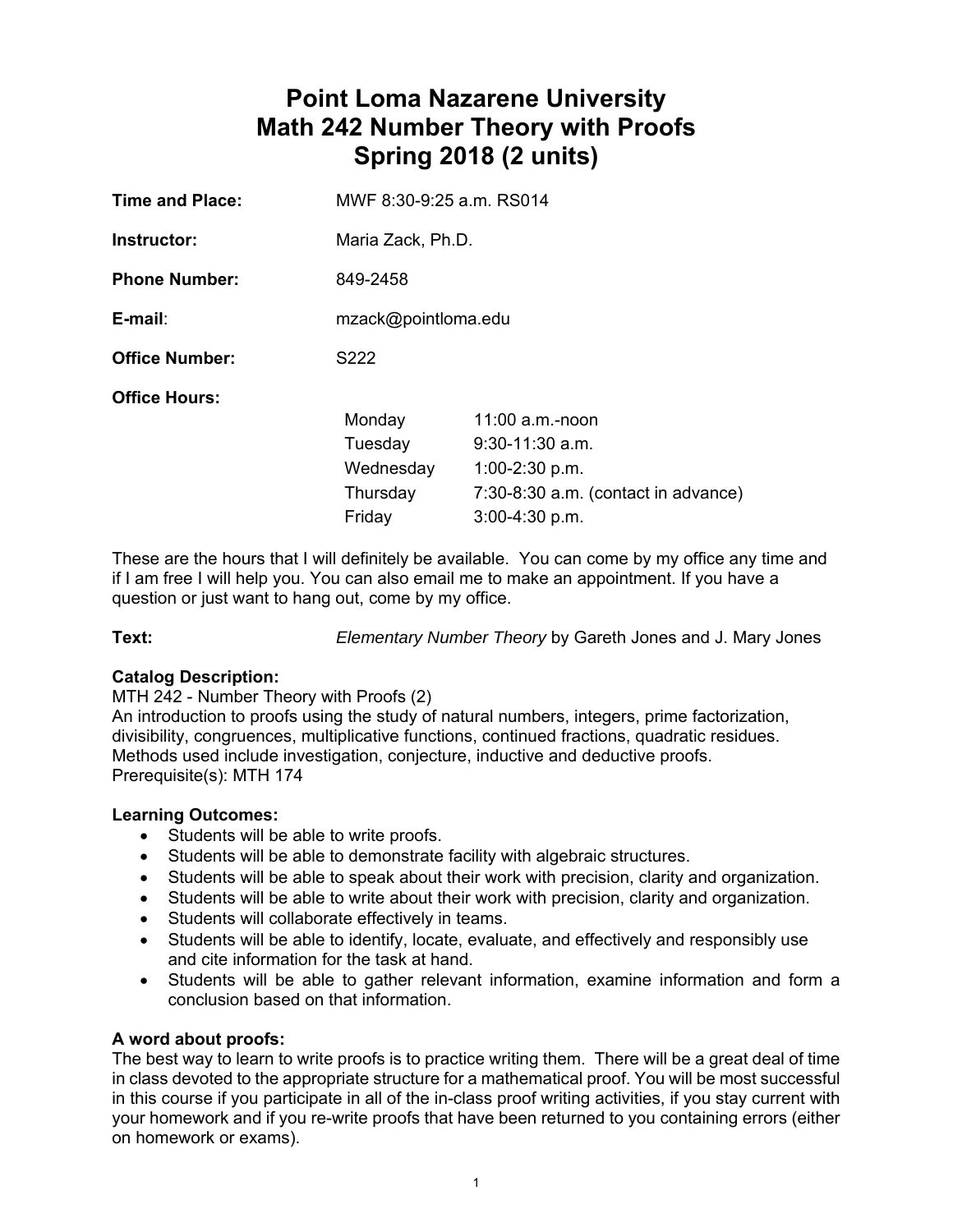# **Grading:**

The components of the grades:

| Homework                      | 260  |
|-------------------------------|------|
| Projects and Activities (2-3) | 120  |
| "Proof of the Week"           | 120  |
| Exam                          | 200  |
| Final                         | 300  |
|                               |      |
| <b>Total Points</b>           | 1000 |

Approximate minimal points required to obtain a given grade are:

|   |             |            |              | D          |
|---|-------------|------------|--------------|------------|
|   |             | (875, 900) | (775, 800)   | (675, 700) |
|   | [925, 1000] | [825, 875] | [725, 775]   | [625, 675] |
| - | [900, 925]  | [800, 825) | 725<br>!700, | [600, 625] |

Note that scores of 599 or lower will result in an F.

# **Homework:**

Homework will be assigned each day at the end of class. All homework assigned in a week will be **due at the start of class the next Friday**. No late homework will be accepted except by prior arrangement or with a documented emergency. Homework assignments are posted in Canvas. The object of the homework is to learn how to do the problems so I expect to see calculations on your homework using the terminology and methods of the class and not just the answer. A random selection (the same for all people) of the problems will be graded on any homework assignment.

# **Projects and Activities:**

During the semester you will be assigned 2-3 activities or projects that may require group work outside of class.

# **Proof of the Week:**

There will be five of these proofs assigned throughout the semester. The due dates for the proofs are on the class schedule.

# **Exams:**

There is one in-class exam. If you do not take an exam you will receive a zero for it. Late exams may be taken only by prior arrangement or with a documented emergency. I must participate in the decision for you to miss an exam; this means that you need to phone me before missing an exam.

# **Final:**

The final exam date and time is set by the university at the beginning of the semester and may not be changed by the instructor. This schedule can be found on the university website and in the course calendar. No requests for early examinations will be approved. Only in the case that a student is required to take three exams during the same day of finals week, is an instructor authorized to consider changing the exam date and time for that particular student. The final for MTH242 is cumulative and is given at the assigned final time on **WEDNESDAY MAY 2 FROM 7:30 -10:30 AM.**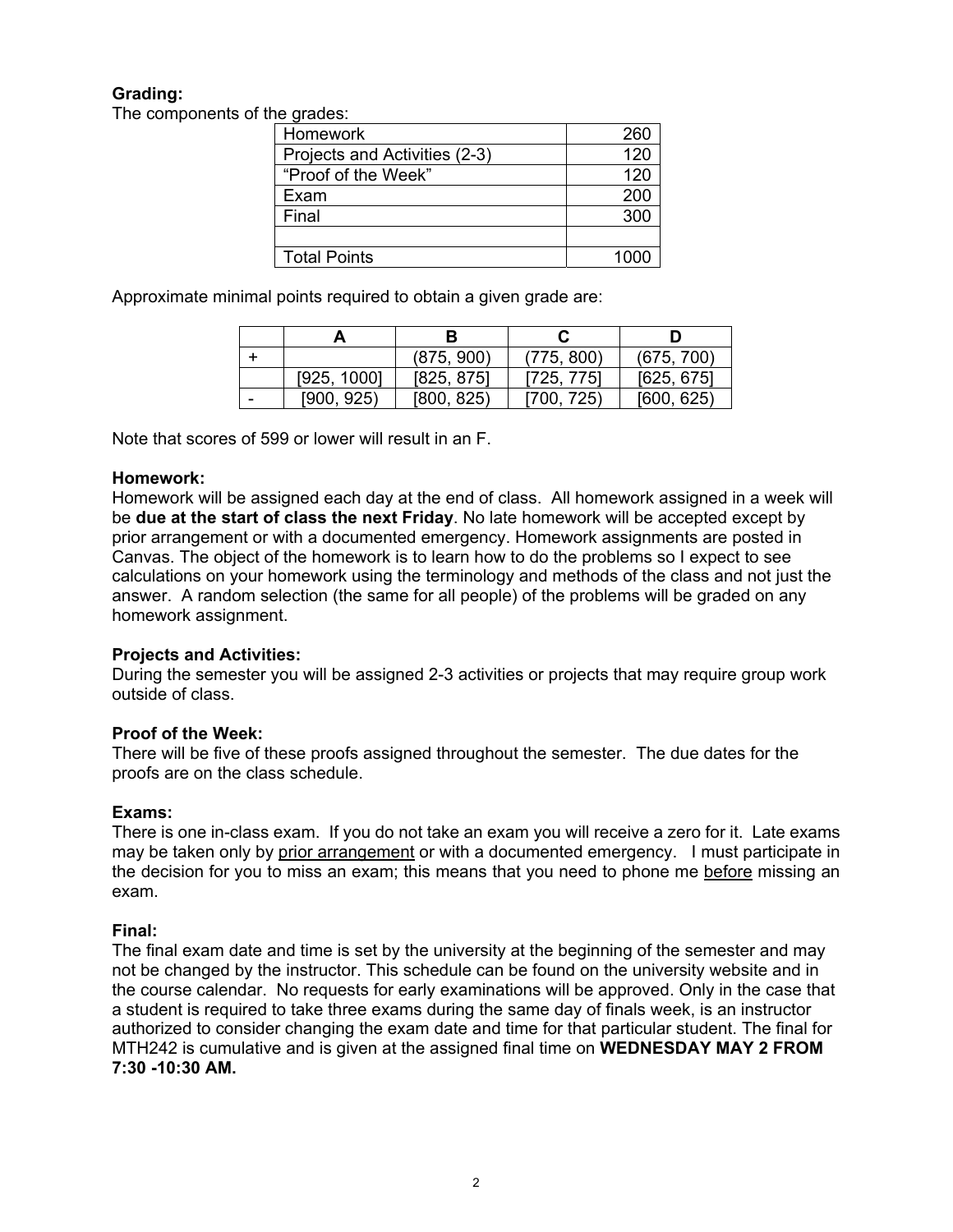#### **University Mission:**

Point Loma Nazarene University exists to provide higher education in a vital Christian community where minds are engaged and challenged, character is modeled and formed, and service becomes an expression of faith. Being of Wesleyan heritage, we aspire to be a learning community where grace is foundational, truth is pursued, and holiness is a way of life.

#### **Department Mission:**

The Mathematical, Information, and Computer Sciences department at Point Loma Nazarene University is committed to maintaining a curriculum that provides its students with the tools to be productive, the passion to continue learning, and Christian perspectives to provide a basis for making sound value judgments.

#### **Attendance:**

Attendance is expected at each class session. In the event of an absence you are responsible for the material covered in class and the assignments given that day.

Regular and punctual attendance at all classes is considered essential to optimum academic achievement. If the student is absent from more than 10 percent of class meetings, the faculty member can file a written report which may result in de-enrollment. If the absences exceed 20 percent, the student may be de-enrolled without notice until the university drop date or, after that date, receive the appropriate grade for their work and participation. See Attendance Policy in the in the Undergraduate Academic Catalog.

#### **Class Enrollment:**

It is the student's responsibility to maintain his/her class schedule. Should the need arise to drop this course (personal emergencies, poor performance, etc.), the student has the responsibility to follow through (provided the drop date meets the stated calendar deadline established by the university), not the instructor. Simply ceasing to attend this course or failing to follow through to arrange for a change of registration (drop/add) may easily result in a grade of F on the official transcript.

# **Academic Accommodations:**

If you have a diagnosed disability, please contact PLNU's Disability Resource Center (DRC) within the first two weeks of class to demonstrate need and to register for accommodation by phone at 619-849-2486 or by e-mail at DRC@pointloma.edu. See Disability Resource Center for additional information. For more details see the PLNU catalog under Academic Accommodations. Students with learning disabilities who may need accommodations should discuss options with the instructor during the first two weeks of class.

#### **Academic Honesty:**

Students should demonstrate academic honesty by doing original work and by giving appropriate credit to the ideas of others. Academic dishonesty is the act of presenting information, ideas, and/or concepts as one's own when in reality they are the results of another person's creativity and effort. A faculty member who believes a situation involving academic dishonesty has been detected may assign a failing grade for that assignment or examination, or, depending on the seriousness of the offense, for the course. Faculty should follow and students may appeal using the procedure in the university Catalog. See the catalog for definitions of kinds of academic dishonesty and for further policy information.

# **Copyright Protected Materials:**

Point Loma Nazarene University, as a non-profit educational institution, is entitled by law to use materials protected by the US Copyright Act for classroom education. Any use of those materials outside the class may violate the law.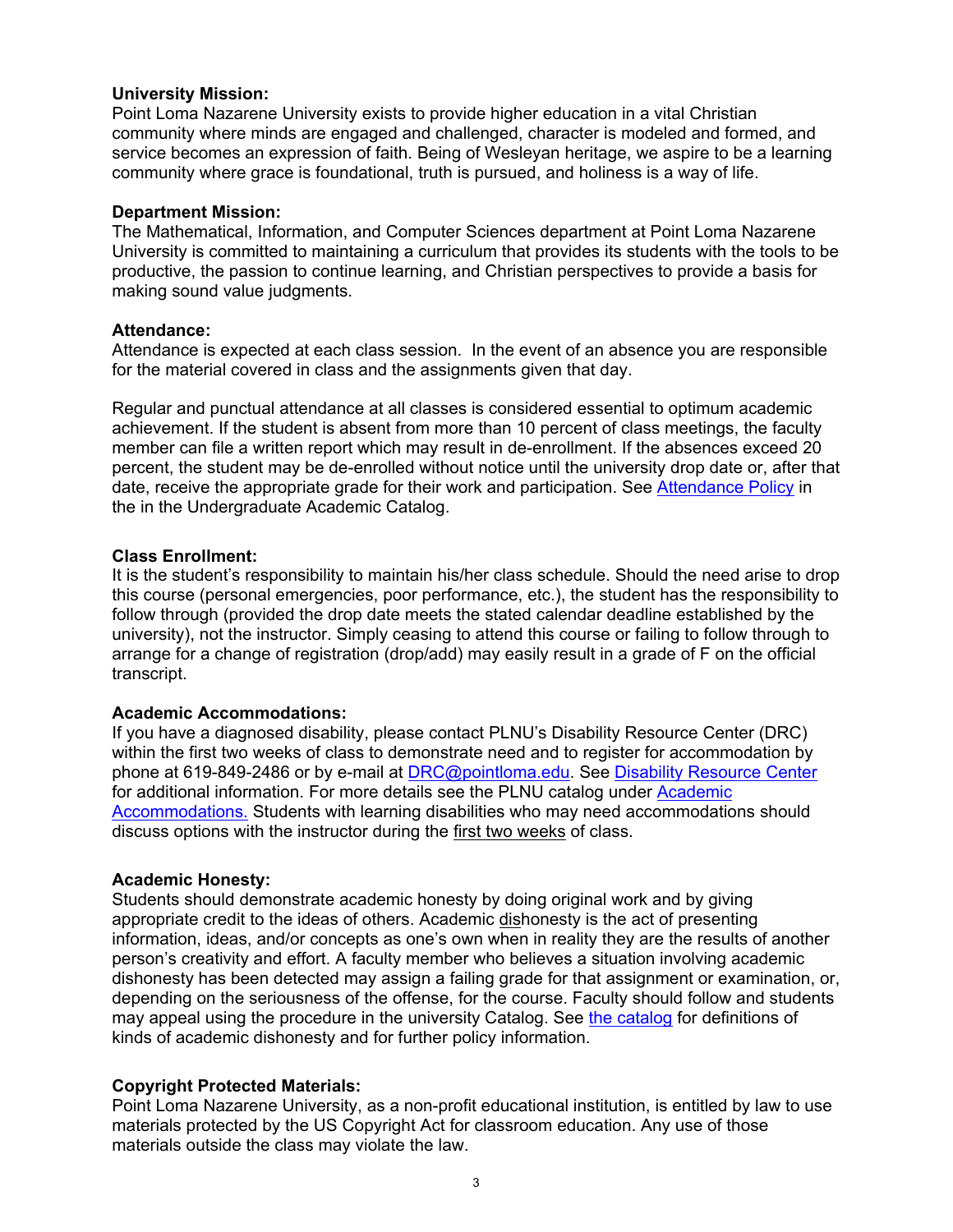# **Credit Hour:**

In the interest of providing sufficient time to accomplish the stated course learning outcomes, this class meets the PLNU credit hour policy for a 2-unit class delivered over 15 weeks. Specific details about how the class meets the credit hour requirements can be provided upon request.

#### **Schedule Details:**

Please pay special attention to the calendar for this class. It has been put into your schedule as a MWF class, but we will only need to meet two times per week since this is a 2-unit class. The three slots allow for some flexibility around my university responsibilities. The class will typically meet Wednesday and Friday, but there are some weeks when we will make use of Monday. Please pay special attention to the schedule and get it into your calendar. I will work to remind you in advance of when we will not be following the MW pattern, but if you look at the schedule you can see peach slots where Monday is being used in place of a Wednesday or a Friday and Blue for projects (some done in groups).